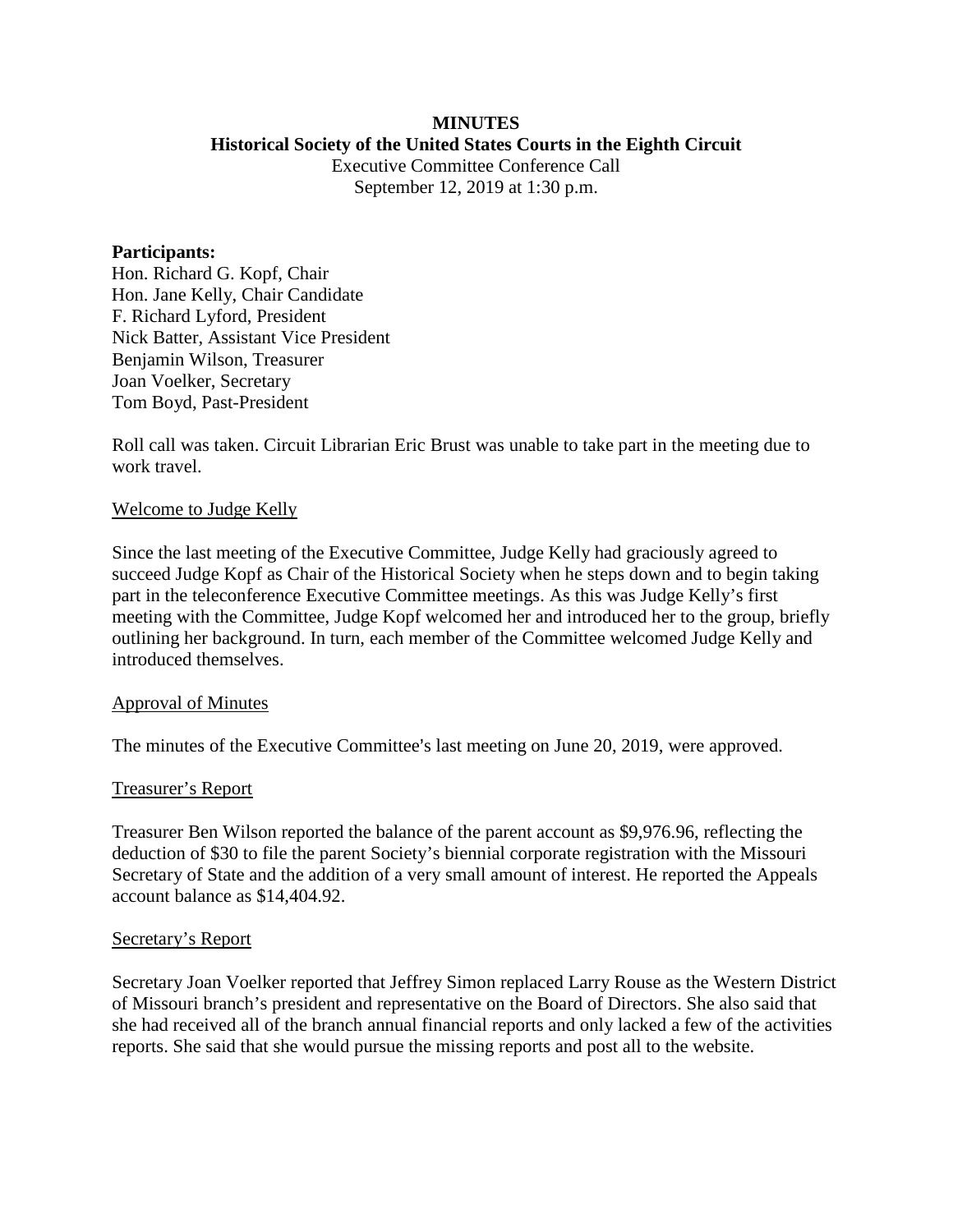# Accountant to Assist Treasurer

Mr. Wilson said that he had gotten pricing on hiring someone to handle the tax e-filing for the parent Society and individual branches but thought that the cost was relatively high for the small amount of time it would take to do this task. He then offered to take this on himself, noting that he had instructions from former treasurer Sheila Greenbaum, whose law firm had performed the e-filing since tax year 2008, and that he could contact Ms. Greenbaum if questions arose. The Executive Committee agreed to take Mr. Wilson up on his offer and thanked him. It was discussed that the e-filing was due by November 15.

# Position of Chair

Chair Judge Kopf said that if Judge Kelly was still willing, she would assume the position of Chair of the Historical Society in August 2020. This would take place after a required vote of the Board of Directors at their meeting held in conjunction with the Judicial Conference in Omaha.

# Board Meeting at Eighth Circuit Judicial Conference

Ms. Voelker said that a detailed agenda of the conference was not yet available to her, but that when she could access one, she could suggest time slots to consider for the board meeting. President Lyford said that he was planning to send a notice to the branches in January inviting them to display recent historical publications at the conference.

# Branch Regulations

Assistant Vice President Nick Batter reported on the project to review the existing branch regulations for compliance with the Society's Articles of Incorporation and Bylaws. He said that his analysis revealed that the simplest solution would be to amend the Bylaws rather than ask the branches to revise their regulations. Judge Kopf, who is also working on this project, and Mr. Batter discussed the need to rewrite both the Articles of Incorporation and the Bylaws so as to not compel the branch regulations to be too rigid. It was noted that the Historical Society has functioned well without revision to these documents, but that it would be good to have legal documents that are not in conflict with each other. Judge Kopf and Nick Batter will continue to work on this project so that the proposed revisions can be put before the Board at its meeting in August.

# Circuit Oral Histories

There were no substantive updates on the project to carry out oral history interviews of the Eighth Circuit's court of appeals judges who have taken senior status or will reach the age of 70 by 2021.

Judge Michael J. Melloy (Cedar Rapids, Iowa) – Senior Status Judge James B. Loken (Minneapolis, Minnesota) – Age over 70 Judge Duane Benton (Kansas City, Missouri) – Turns 70 in 2020 Judge Bobby Shepherd (El Dorado, Arkansas) – Turns 70 in 2021